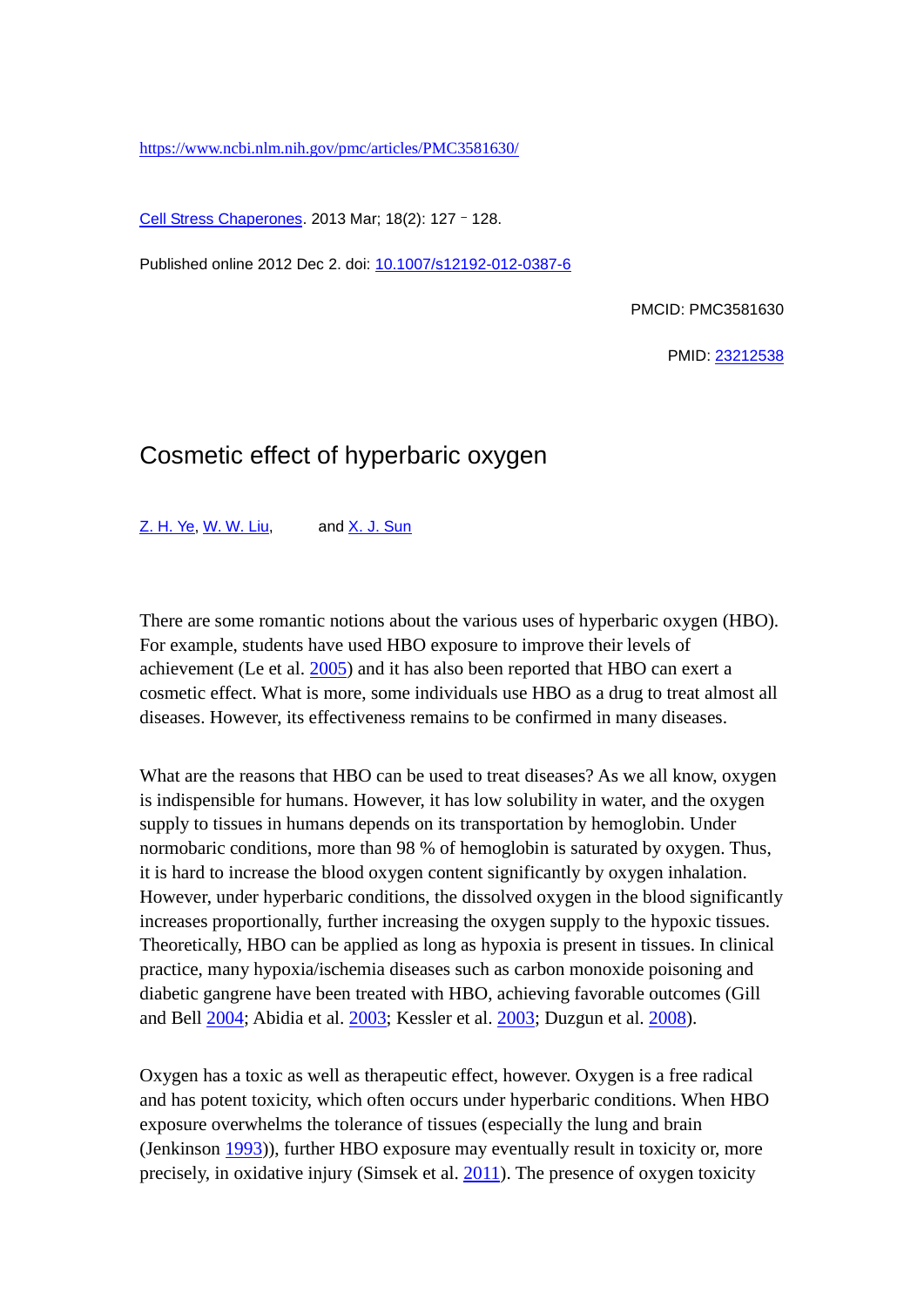occurs after extended periods of HBO exposure and/or at high pressure. In routine HBO treatments, time and pressure in HBO exposure are strictly controlled to avoid oxygen toxicity (safe oxygen exposure). Under these conditions, hypoxia is corrected, and oxygen toxicity is avoided. Based on long-term experience and comprehensive studies, intermittent inhalation of oxygen at certain pressures is recommended in clinical practice although the specific regimens vary among settings. For example, HBO exposure is usually done once or twice daily, at a pressure not higher than 2.5 ATA, and the duration of HBO exposure ranges from 1 to 2 h (Germain et al. [2003;](https://www.ncbi.nlm.nih.gov/pmc/articles/PMC3581630/#CR8) Muzzi et al. [2010\)](https://www.ncbi.nlm.nih.gov/pmc/articles/PMC3581630/#CR15).

In numerous diseases, ischemia or hypoxia is present in the tissues. In the light of mechanisms underlying the therapeutic effect of HBO on hypoxia, HBO holds promise for the treatment of a variety of diseases. Unfortunately, the effectiveness of HBO exposure has not been confirmed in some ischemia/hypoxia-related diseases. Indeed, it has been found to be detrimental under some conditions, which places the application of HBO treatment in a dilemma (Michalski et al. [2011\)](https://www.ncbi.nlm.nih.gov/pmc/articles/PMC3581630/#CR14).

As a complex system, the human body has an innate ability to adapt to harmful external stimulations, which is used to combat or prevent disease. For example, repeated hypoxia exposure that takes advantage of hypoxia adaptability has been used as preconditioning to prevent subsequently fatal attacks (Burtscher et al. [2008\)](https://www.ncbi.nlm.nih.gov/pmc/articles/PMC3581630/#CR3). Most mountaineers use this method to improve their levels of achievement and reach higher altitudes. Clinically, transient ischemia and high environmental temperature are also used as strategies for preconditioning to protect tissues against injury (Churchill et al. [2010;](https://www.ncbi.nlm.nih.gov/pmc/articles/PMC3581630/#CR4) Du et al. [2011\)](https://www.ncbi.nlm.nih.gov/pmc/articles/PMC3581630/#CR5). In recent years, some researchers have proposed that the mechanisms involved in the therapeutic effect of HBO are more extensive than just an improvement in hypoxia. The mild toxicity of oxygen has been regarded as a noxious stimulation that may protect against subsequent injuries (Kim et al. [2001\)](https://www.ncbi.nlm.nih.gov/pmc/articles/PMC3581630/#CR12).

The safety of HBO treatment has been widely confirmed in clinical practice, but its effectiveness is controversial. Understanding the therapeutic effect of HBO from the point of view of HBO preconditioning may be helpful in explaining some unexpected events in HBO treatment. Thus, a hypothesis is proposed that preconditioning with oxygen as a mildly detrimental stimulation may protect against injuries, which is increasingly accepted and approved clinically. This is also used as a common explanation of therapeutic effects of HBO treatment (Nie et al. [2006\)](https://www.ncbi.nlm.nih.gov/pmc/articles/PMC3581630/#CR16).

Ultraviolet (UV) exposure is a major cause of skin aging and skin malignancies. Although some physical and/or chemical measures have been developed for protection against UV exposure, complete protection is impractical. Thus, numerous investigators have attempted to identify more effective strategies for protection against UV exposure (Studer et al. [2012;](https://www.ncbi.nlm.nih.gov/pmc/articles/PMC3581630/#CR18) Bodekær et al. [2012\)](https://www.ncbi.nlm.nih.gov/pmc/articles/PMC3581630/#CR2).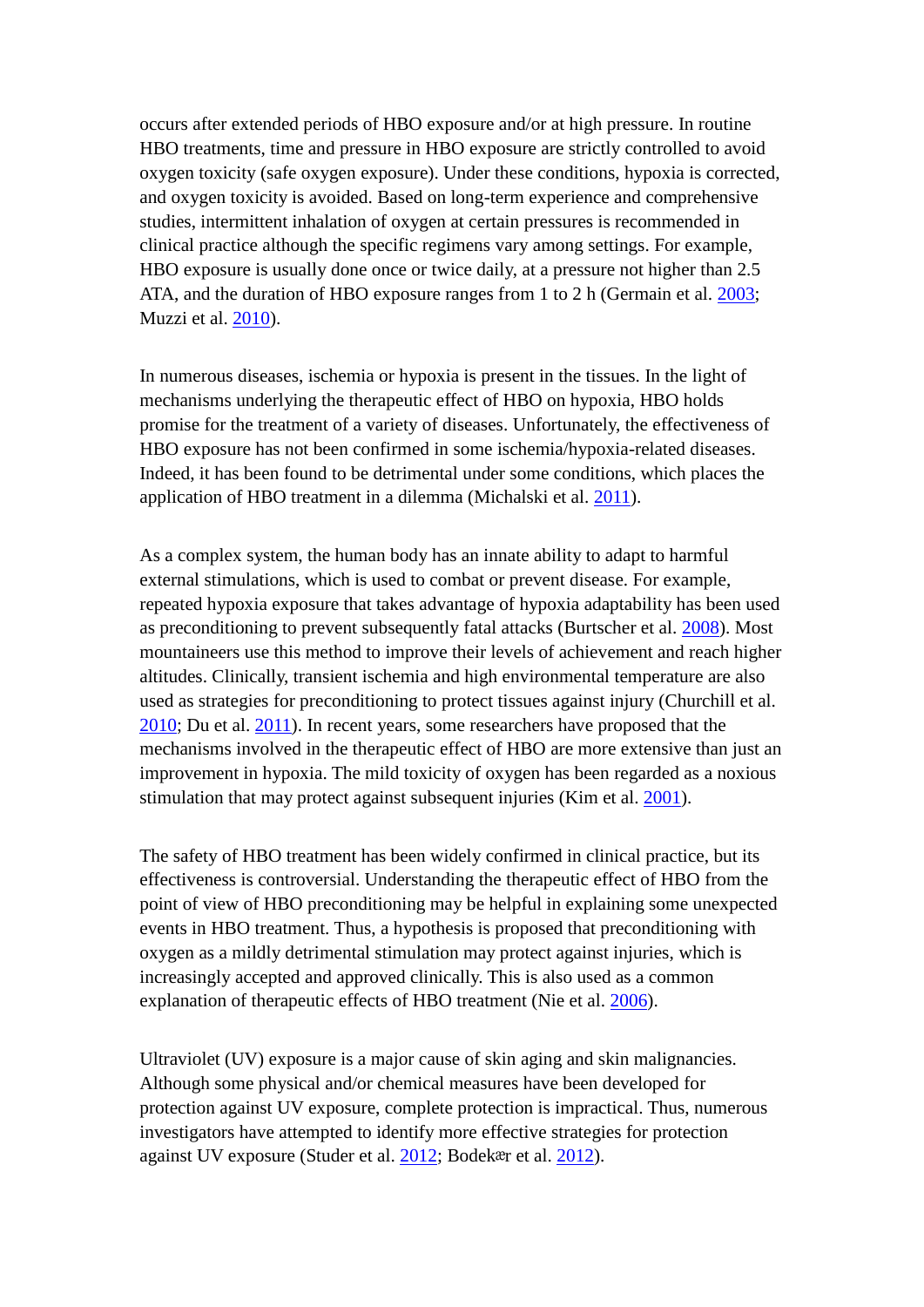Most recently, a study by Fuller et al. from the University of Connecticut showed that HBO preconditioning could exert protective effect on a direct oxidative challenge of UV-A to skin tissue (Fuller et al. [2012\)](https://www.ncbi.nlm.nih.gov/pmc/articles/PMC3581630/#CR7). The hairless SKH1-E mice were divided into three groups and exposed to UV-A (3 days per week) for 22 weeks. Mice in two groups received an HBO (2.4 ATA) pretreatment (either two or four times per week). At the end of the study, the skin and liver were collected for examinations. The expressed proliferating cell nuclear antigen was measured by immunohistochemistry to evaluate the cell proliferation; TUNEL staining was done to detect apoptosis; the skin elasticity and wrinkles depth were measured aiming to evaluate skin photo-aging. Their results demonstrated that pretreatment with HBO significantly reduced UV-A-induced apoptosis and proliferation, and resulted in an improvement in skin elasticity and wrinkles depth.

Interestingly, Fuller et al. also observed that UV exposure could induce oxidative stress in the liver, which was significantly attenuated by HBO pretreatment. The oxidative stress in the liver was attributed to UV-induced systemic stress. That is, UV exposure not only leads to skin injury but may also result in systemic oxidative stress.

The authors attributed these effects to the consequence of HBO preconditioning. Of note, in this study, UV exposure was intersected with HBO exposure, which may not exclude the direct (therapeutic) effect of HBO. Thus, we postulate that the "cosmetic effect" (protection against UV-induced skin injury) of HBO may involve both preventive and therapeutic effects of HBO.

Evidence from animal studies is not enough to conclude that this strategy is also effective in humans, and let alone to recommend HBO as a strategy for cosmetic purposes. In light of the safety and economy of HBO, preconditioning is feasible and promising for patients with excessive UV exposure. Both the protective effect of HBO on UV-induced skin injury and the cosmetic effect of HBO require confirmation by evidence from clinical practice.

[Go to:](https://www.ncbi.nlm.nih.gov/pmc/articles/PMC3581630/)

## **REFERENCES**

• Abidia A, Laden G, Kuhan G, et al. The role of hyperbaric oxygen therapy in ischaemic diabetic lower extremity ulcers: a double-blind randomised-controlled trial. Eur J Vasc Endovasc Surg. 2003;25(6):513–518. doi: 10.1053/ejvs.2002.1911. [\[PubMed\]](https://www.ncbi.nlm.nih.gov/pubmed/12787692) [\[CrossRef\]](https://dx.doi.org/10.1053/ejvs.2002.1911)

• Bodekær M, Akerström U, Wulf HC. Accumulation of sunscreen in human skin after daily applications: a study of sunscreens with different ultraviolet radiation filters. Photodermatol Photoimmunol Photomed. 2012;28(3):127–32. doi: 10.1111/j.1600-0781.2012.00651.x. [\[PubMed\]](https://www.ncbi.nlm.nih.gov/pubmed/22548393) [\[CrossRef\]](https://dx.doi.org/10.1111/j.1600-0781.2012.00651.x)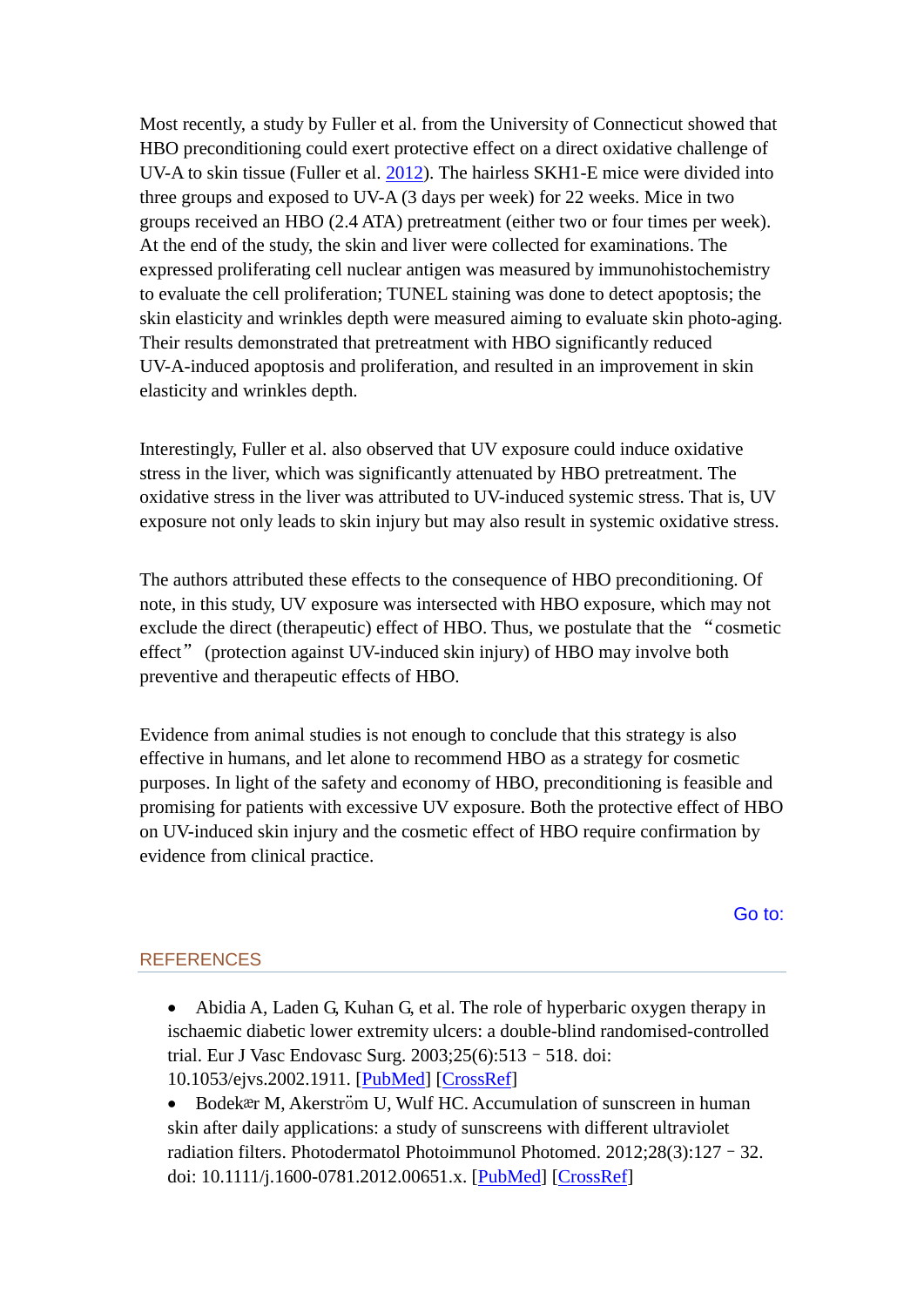• Burtscher M, Brandstätter E, Gatterer H. Pre-acclimatization in simulated altitudes. Sleep Breath. 2008;12(2):109–14. doi: 10.1007/s11325-007-0127-9. [\[PubMed\]](https://www.ncbi.nlm.nih.gov/pubmed/18030513) [\[CrossRef\]](https://dx.doi.org/10.1007/s11325-007-0127-9)

• Churchill EN, Ferreira JC, Brum PC, Szweda LI, Mochly-Rosen D. Ischemic preconditioning improves proteasomal activity and increases the degradation of delta-PKC during reperfusion. Cardiovasc Res. 2010;85(2):385–94. doi: 10.1093/cvr/cvp334. [\[PMC free article\]](https://www.ncbi.nlm.nih.gov/pmc/articles/PMC2797452/) [\[PubMed\]](https://www.ncbi.nlm.nih.gov/pubmed/19820255) [\[CrossRef\]](https://dx.doi.org/10.1093/cvr/cvp334)

• Du F, Qian ZM, Zhu L, Wu XM, Yung WH, Ke Y. A synergistic role of hyperthermic and pharmacological preconditioning to protect astrocytes against ischemia/reperfusion injury. Neurochem Res. 2011;36(2):312–8. doi: 10.1007/s11064-010-0327-8. [\[PubMed\]](https://www.ncbi.nlm.nih.gov/pubmed/21127970) [\[CrossRef\]](https://dx.doi.org/10.1007/s11064-010-0327-8)

• Duzgun AP, Satır HZ, Ozozan O, Saylam B, Kulah B, Coskun F. Effect of hyperbaric oxygen therapy on healing of diabetic foot ulcers. J Foot Ankle Surg. 2008;47(6):515–519. doi: 10.1053/j.jfas.2008.08.002. [\[PubMed\]](https://www.ncbi.nlm.nih.gov/pubmed/19239860) [\[CrossRef\]](https://dx.doi.org/10.1053/j.jfas.2008.08.002)

• Fuller AM, Giardina C, Hightower LE, Perdrizet GA, Tierney CA. (2012) Hyperbaric oxygen preconditioning protects skin from UV-A damage. Cell Stress Chaperones. 10.1007/s12192-012-0362-2 [\[PMC free article\]](https://www.ncbi.nlm.nih.gov/pmc/articles/PMC3508122/) [\[PubMed\]](https://www.ncbi.nlm.nih.gov/pubmed/22855227)

• Germain G, Delaney J, Moore G, Lee P, Lacroix V, Montgomery D. Effect of hyperbaric oxygen therapy on exercise-induced muscle soreness. Undersea Hyperb Med. 2003;30(2):135–45. [\[PubMed\]](https://www.ncbi.nlm.nih.gov/pubmed/12964857)

• Gill AL, Bell CAN. Hyperbaric oxygen: its uses, mechanisms of action and outcomes. QJM. 2004;97(7):385–95. doi: 10.1093/qjmed/hch074. [\[PubMed\]](https://www.ncbi.nlm.nih.gov/pubmed/15208426) [\[CrossRef\]](https://dx.doi.org/10.1093/qjmed/hch074)

• Jenkinson SG. Oxygen toxicity. New Horiz. 1993;1(4):504 - 11. [\[PubMed\]](https://www.ncbi.nlm.nih.gov/pubmed/8087571)

• Kessler L, Bilbault P, Ortéga F, et al. Hyperbaric oxygenation accelerates the healing rate of non-ischemic chronic diabetic foot ulcers. Diabetes Care. 2003;26(8):2378–2382. doi: 10.2337/diacare.26.8.2378. [\[PubMed\]](https://www.ncbi.nlm.nih.gov/pubmed/12882865) [\[CrossRef\]](https://dx.doi.org/10.2337/diacare.26.8.2378)

• Kim CH, Choi H, Chun YS, Kim GT, Park JW, Kim MS. Hyperbaric oxygenation pretreatment induces catalase and reduces infarct size in ischemic rat myocardium. Pflugers Arch. 2001;442(4):519–25. doi: 10.1007/s004240100571. [\[PubMed\]](https://www.ncbi.nlm.nih.gov/pubmed/11510883) [\[CrossRef\]](https://dx.doi.org/10.1007/s004240100571)

Le H, An QP, Gao YY, et al. Effect of hyperbaric oxygen on achievement in individuals undergoing college entrance examination in China. Chin Med Hyg. 2005;6(9):53.

• Michalski D, Härtig W, Schneider D, Hobohm C. Use of normobaric and hyperbaric oxygen in acute focal cerebral ischemia—a preclinical and clinical review. Acta Neurol Scand. 2011;123(2):85–97. doi:

10.1111/j.1600-0404.2010.01363.x. [\[PubMed\]](https://www.ncbi.nlm.nih.gov/pubmed/20456243) [\[CrossRef\]](https://dx.doi.org/10.1111/j.1600-0404.2010.01363.x)

• Muzzi E, Zennaro B, Visentin R, Soldano F, Sacilotto C. Hyperbaric oxygen therapy as salvage treatment for sudden sensorineural hearing loss: review of rationale and preliminary report. J Laryngol Otol. 2010;124(2):e2. doi: 10.1017/S0022215109992052. [\[PubMed\]](https://www.ncbi.nlm.nih.gov/pubmed/19943989) [\[CrossRef\]](https://dx.doi.org/10.1017/S0022215109992052)

• Nie H, Xiong L, Lao N, Chen S, Xu N, Zhu Z. Hyperbaric oxygen preconditioning induces tolerance against spinal cord ischemia by upregulation of